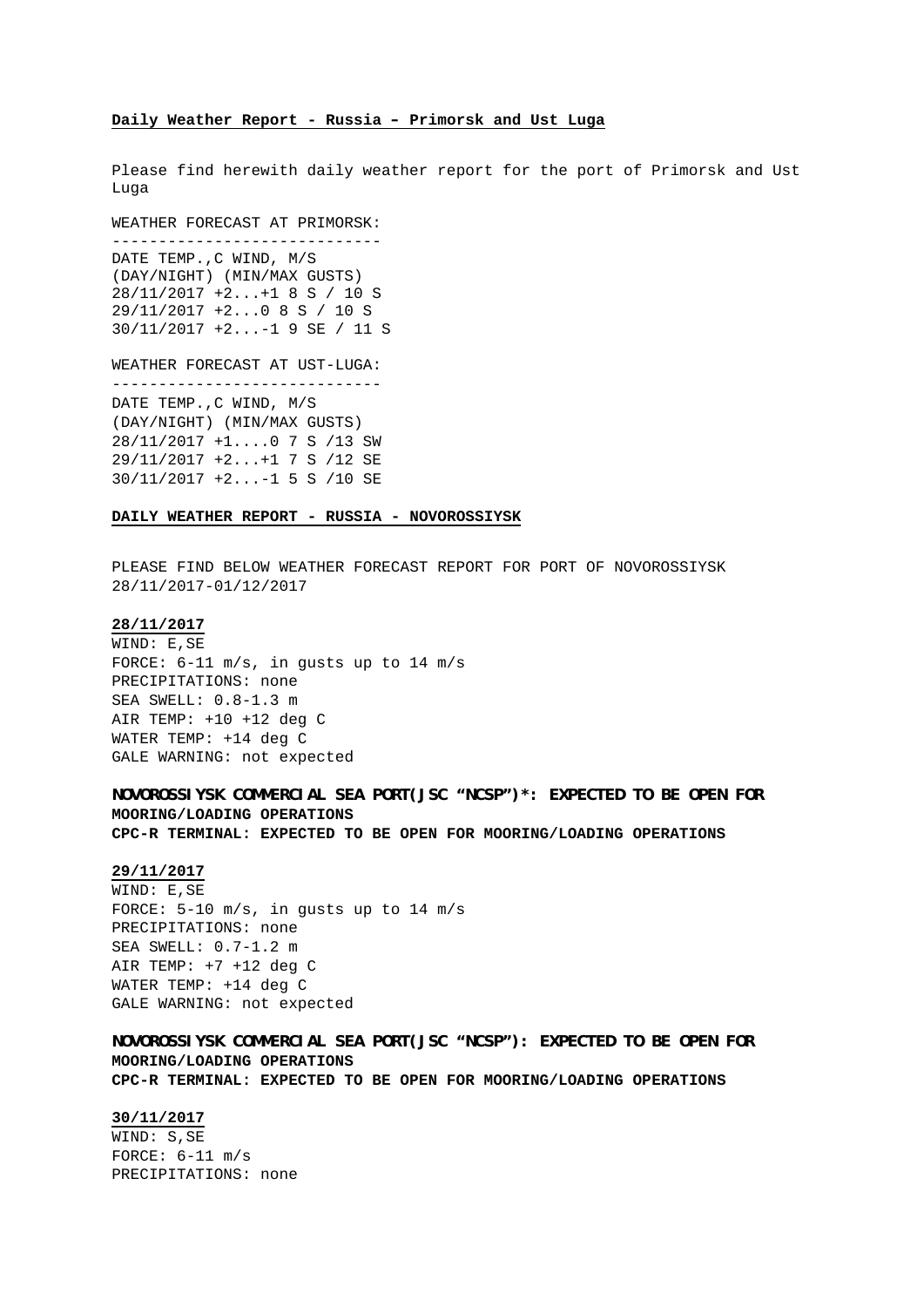SEA SWELL: 0.7-1.2 m AIR TEMP: +5 +10 deg C WATER TEMP: +14 deg C GALE WARNING: not expected

**NOVOROSSIYSK COMMERCIAL SEA PORT(JSC "NCSP"): EXPECTED TO BE OPEN FOR MOORING/LOADING OPERATIONS CPC-R TERMINAL: EXPECTED TO BE OPEN FOR MOORING/LOADING OPERATIONS**

### **01/12/2017**

WIND: S,SE FORCE: 6-11 m/s PRECIPITATIONS: none SEA SWELL: 0.7-1.3 m AIR TEMP: +10 +12 C WATER TEMP: +14 C GALE WARNING: not expected

**NOVOROSSIYSK COMMERCIAL SEA PORT(JSC "NCSP"): EXPECTED TO BE OPEN FOR MOORING/LOADING OPERATIONS CPC-R TERMINAL: EXPECTED TO BE OPEN FOR MOORING/LOADING OPERATIONS**

**\*FYI**

**NOVOROSSIYSK COMMERCIAL SEA PORT(JSC "NCSP") – INCLUDES:**

- **"SHESKHARIS" OIL TERMINAL - (BERTHS Nos.1, 1A, 2, 3, 6, 7);**

- **"NOVOROSSIYSK FUEL OIL TERMINAL" LLC.("NFOT" LLC) - (BERTHS Nos.25, 25A)**
- **"IPP" TERMINAL (JSC "IPP") - (BERTHS Nos.26, 27);**

### **Daily Weather Report – Italy – Santa Panagia**

28th November 2017

------------------

Today Port : **PORT OPERATIVE**

Weather situation: Winds SE 07 Knots - fair - Sea wavelets

Forecast for tomorrow: Winds SW 13 Knots – fair – Sea slight

### **Daily Weather Report – Turkey**

Please find below Daily Weather Report for Turkish Ports.

### **28.11.2017**

| PORTS        | Port Operations<br>Status | Wind (Knots)             | Sea                  |
|--------------|---------------------------|--------------------------|----------------------|
| I ISKENDERUN | OPERATIONAL               | E&NE $3-5/$ S&SW 4-<br>6 | Slight -<br>Moderate |
| DORTYOL      | OPERATIONAL               | E&NE 3-5/S&SW 4-<br>6    | Slight -<br>Moderate |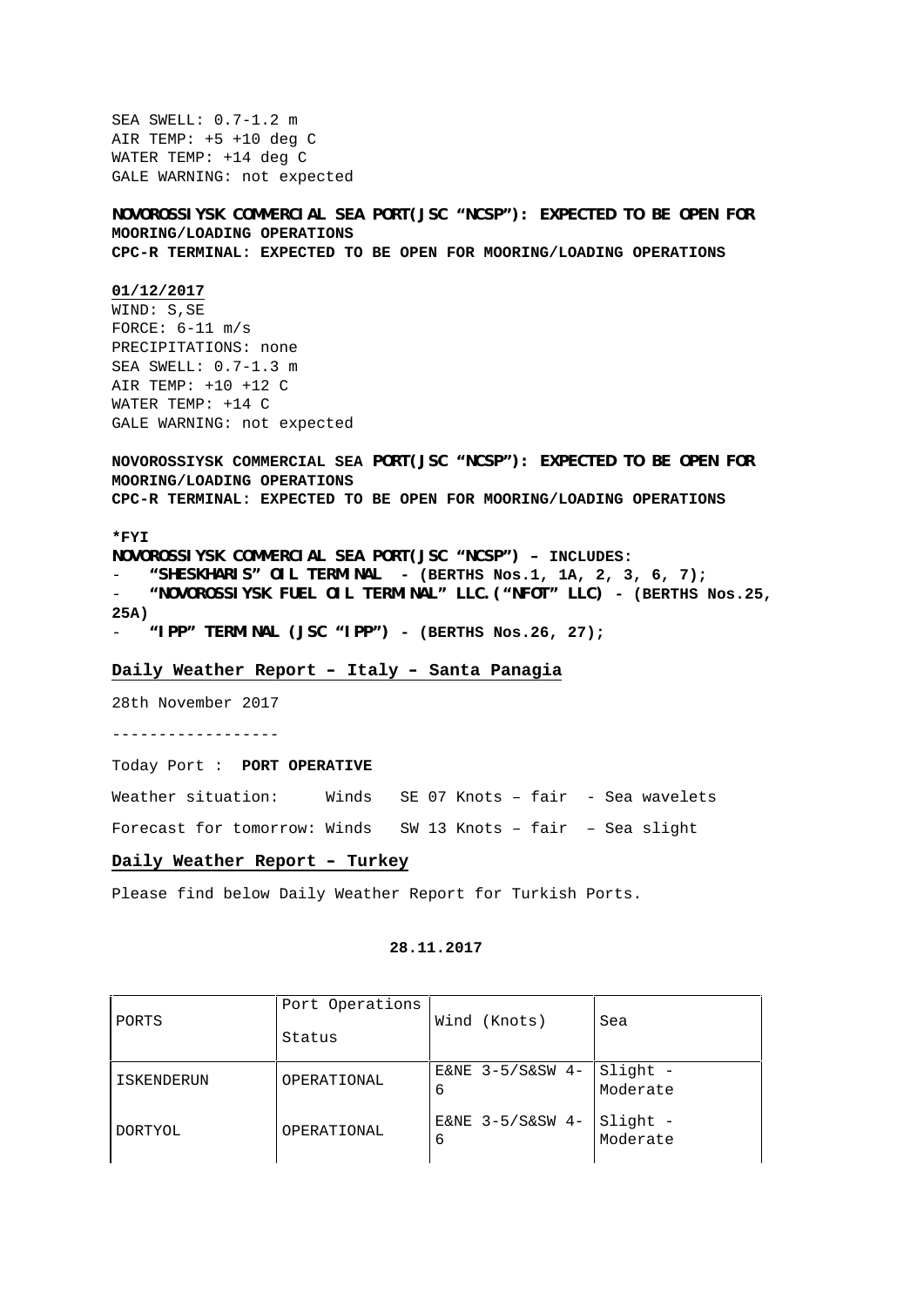| CEYHAN         | OPERATIONAL | E&NE $3-5/$ S&SW 4-<br>6 | Slight -<br>Moderate |
|----------------|-------------|--------------------------|----------------------|
| MERSIN         | OPERATIONAL | E&NE 3-5/S&SW 4-<br>6    | Slight -<br>Moderate |
| ANTALYA        | OPERATIONAL | S & W & SW 3-5           | Slight -<br>Moderate |
| ALIAGA         | OPERATIONAL | W & NW 3-5               | Slight -<br>Moderate |
| MARMARA EREGLI | OPERATIONAL | $S\&SW$ 3-5/W&NW 2-<br>4 | Slight -<br>Moderate |
| IZMIT          | OPERATIONAL | $S&SW 3-5/W&NW 2-$<br>4  | Slight -<br>Moderate |

## **Daily Weather Report – Gibraltar**

Please note here below the daily weather forecast and a congestion report.

### **Congestion:**

At the moment there are **nil vessel (s)** on the waiting list to enter Gibraltar Port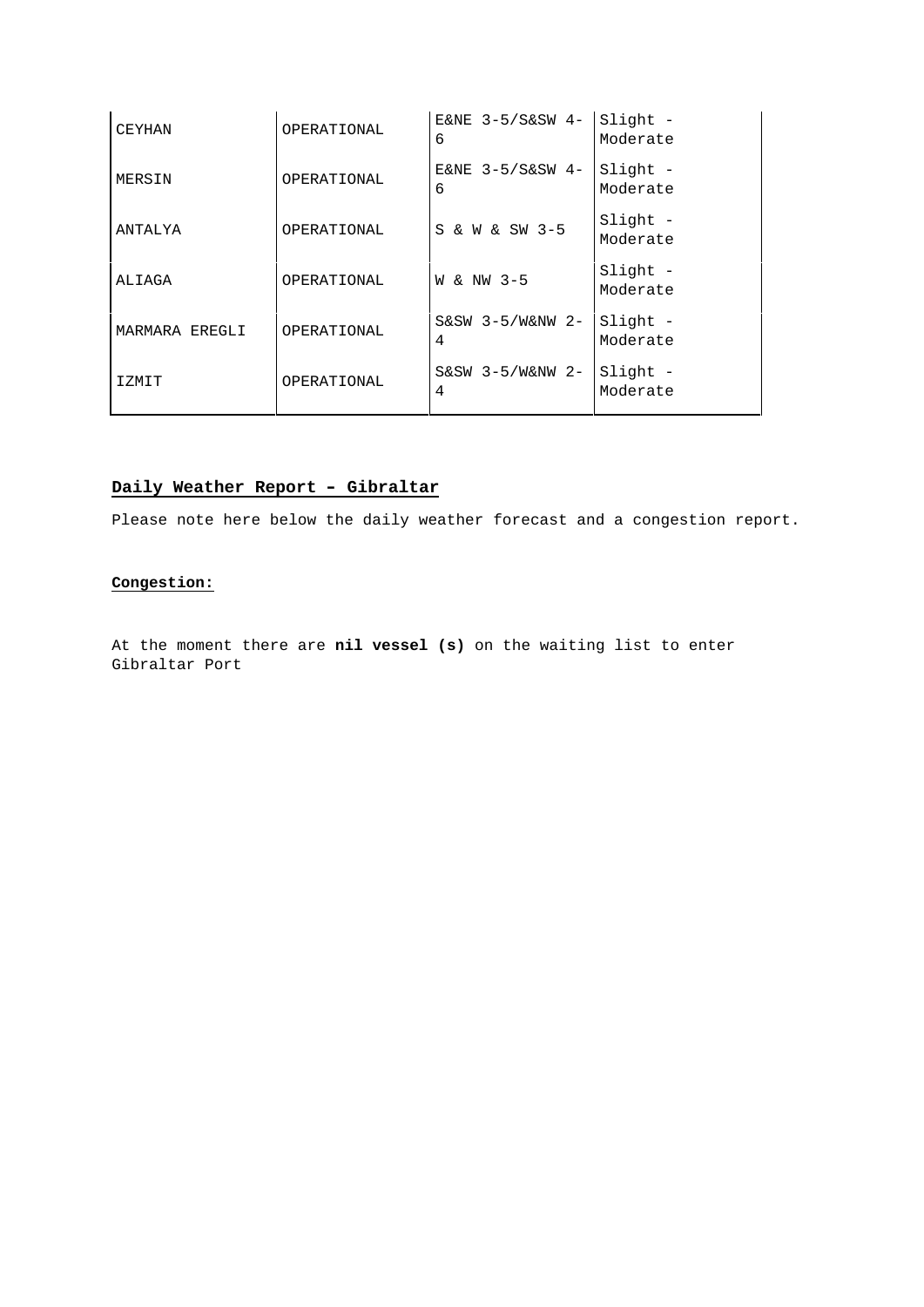# Weather & Tide



### **DAILY WEATHER REPORT - RUSSIA - NOVOROSSIYSK**

PLEASE FIND BELOW WEATHER FORECAST REPORT FOR PORT OF NOVOROSSIYSK 28/11/2017-01/12/2017

### **28/11/2017**

WIND: E,SE FORCE: 6-11 m/s, in gusts up to 14 m/s PRECIPITATIONS: none SEA SWELL: 0.8-1.3 m AIR TEMP: +10 +12 deg C WATER TEMP: +14 deg C GALE WARNING: not expected

**NOVOROSSIYSK COMMERCIAL SEA PORT(JSC "NCSP")\*: EXPECTED TO BE OPEN FOR MOORING/LOADING OPERATIONS CPC-R TERMINAL: EXPECTED TO BE OPEN FOR MOORING/LOADING OPERATIONS**